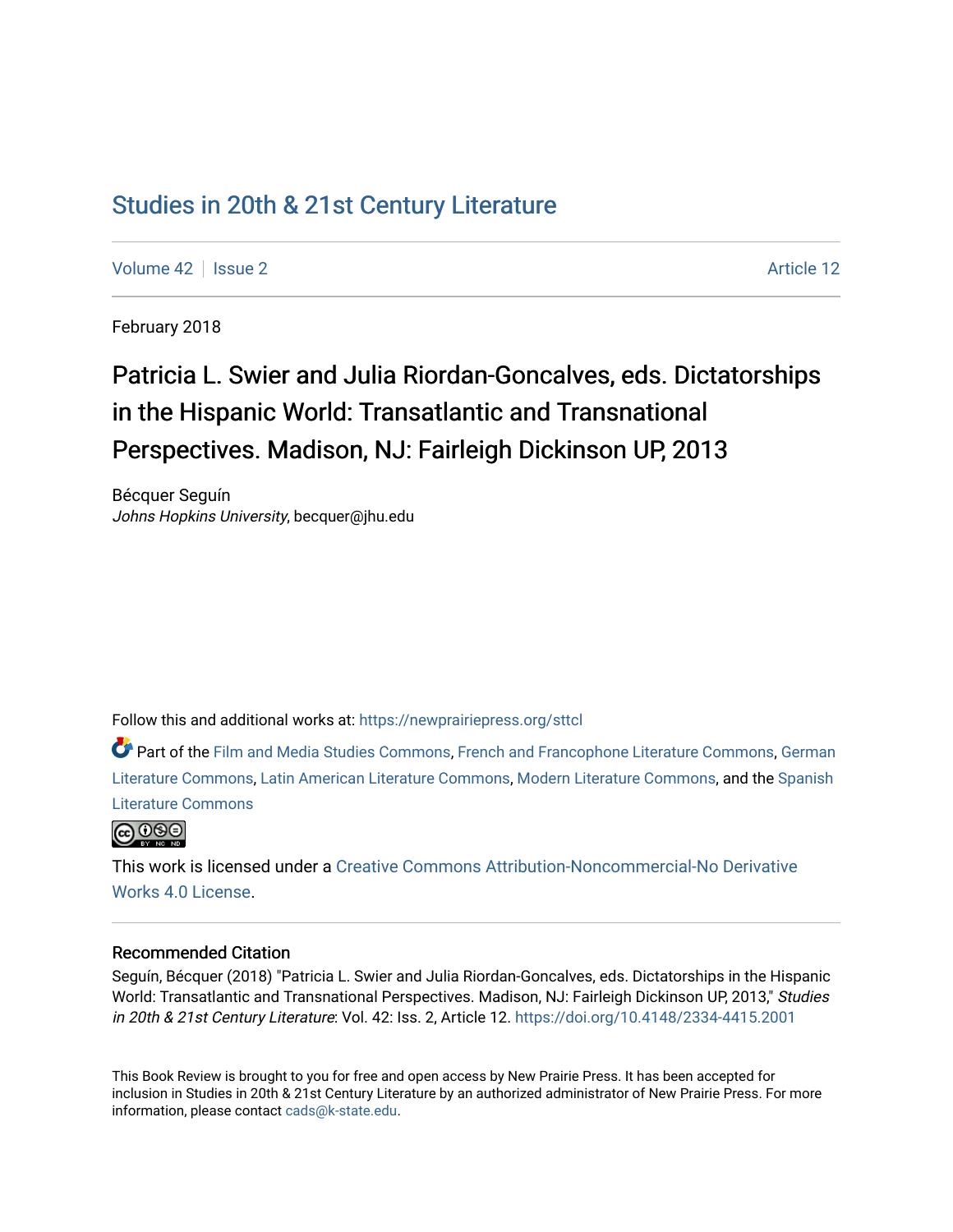## Patricia L. Swier and Julia Riordan-Goncalves, eds. Dictatorships in the Hispanic World: Transatlantic and Transnational Perspectives. Madison, NJ: Fairleigh Dickinson UP, 2013

### Abstract

Review of Patricia L. Swier and Julia Riordan-Goncalves, eds. Dictatorships in the Hispanic World: Transatlantic and Transnational Perspectives. Madison, NJ: Fairleigh Dickinson UP, 2013.

#### Keywords

Dictatorship, Hispanic Studies, Cultural Studies, Spain, Latin America, Transatlantic Studies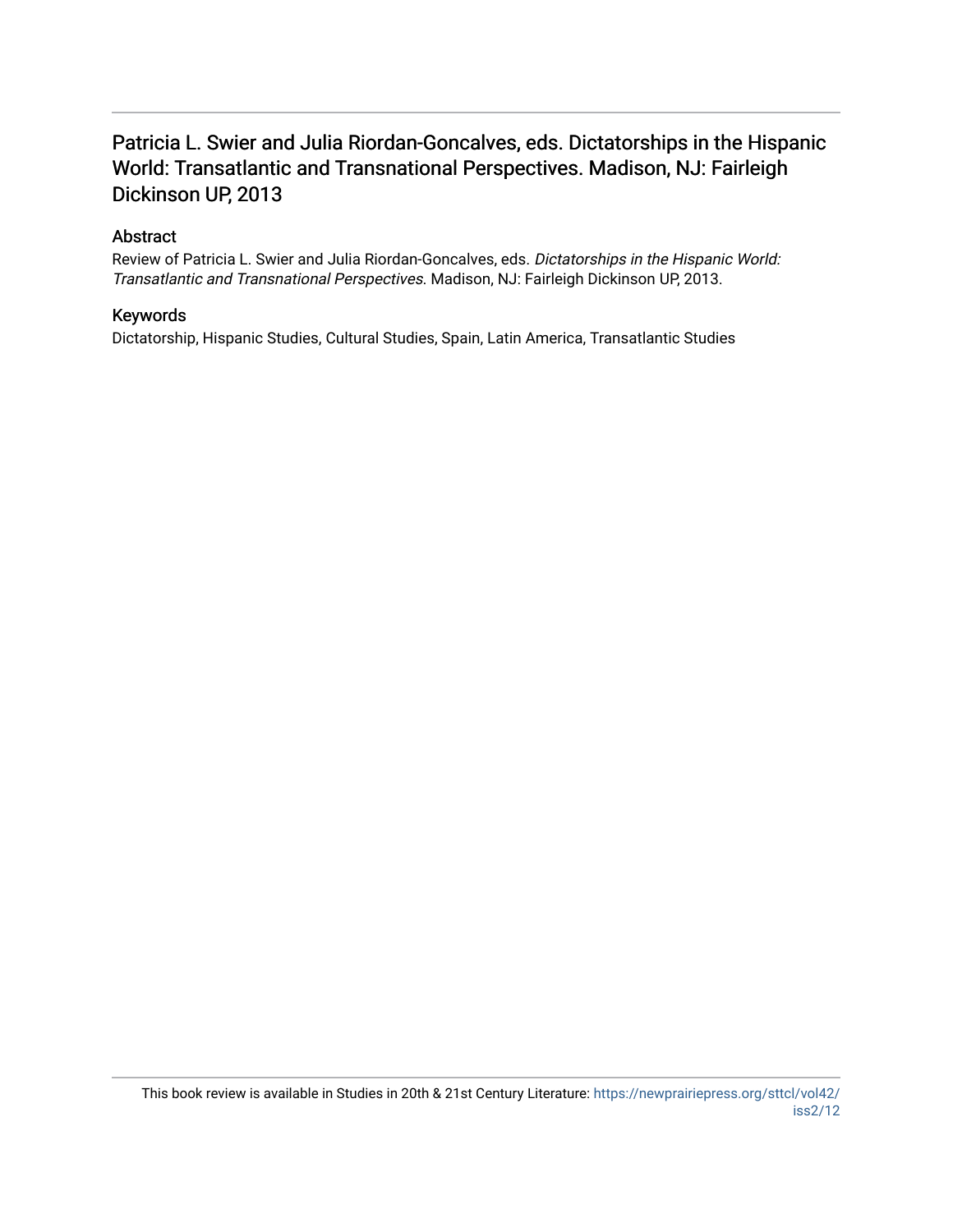Patricia L. Swier and Julia Riordan-Goncalves, eds. *Dictatorships in the Hispanic World: Transatlantic and Transnational Perspectives*. Madison: Fairleigh Dickinson UP, 2013. 352 pp.

The election of Donald Trump to the Presidency of the United States and the favorable Brexit vote, both of which occurred in 2016, may, in the coming years, inspire Anglo-American scholars to turn their attention to dictatorships, especially in search of their budding causes in culture and literature. Were such a shift to transpire, its practitioners would be well advised to examine the wide body of scholarship produced in Hispanic Studies on the culture of and against dictatorship. The recent volume *Dictatorships in the Hispanic World: Transatlantic and Transnational Perspectives*, edited by Patricia L. Swier and Julia Riordan-Goncalves, is a welcome contribution to the scholarship on dictatorial regimes, especially given its commitment to its subtitle: transatlantic and transnational studies. The volume gathers twelve essays from a range of scholars in order to address how dictatorships have shaped literature and culture from the earlytwentieth century Mexican Porfiriato to twenty-first century rewritings of Latin American countries' dictatorial past.

Building on recent work from Luis Martín-Cabrera, the volume deepens our understanding of the specifically transatlantic dimension of dictatorships. Some essays use a comparative framework to grasp the shared struggle of marginalized groups under dictatorship. Swier's essay, for instance, attempts to understand the re-imagination of gender in the face of dictatorships in Spain and the Dominican Republic. Other contributions focus on a single country before exploring the implications of their case study for countries and regions with similar conditions of oppression. Such is the case for Rafael Lara-Martínez and Rick McCallister's chapter, which examines the intellectual silence over the 1932 massacre of thousands of Salvadoran peasants before then placing this disregard within a broader, transnational history of "nearly every major massacre of ethnic minorities, colonized peoples, and workers from after the US Civil War until World War II" (310). Taken together, the essays ultimately center their attention on the shared strategy of dictatorial leaders across the Hispanic world: "the appropriation of a nationalist rhetoric backed by varying degrees of oppression" (4).

Oppression, however, is not the only focus of these essays. Nearly all consider how people resist dictatorial regimes, and this resistance is often both material and metaphorical. As Irene Gómez Castellano writes in her essay on the postwar novels of Carmen Laforet and Mercè Rodoreda, "the theme of food . . . serves as a vivid reminder of an intense physical hunger experienced during the Spanish Civil War, [and] its juxtaposition with elements of the abject points to a residual hunger for freedom both at the individual and collective level" (150). The material realities of dictatorship—including their censorship apparatuses—often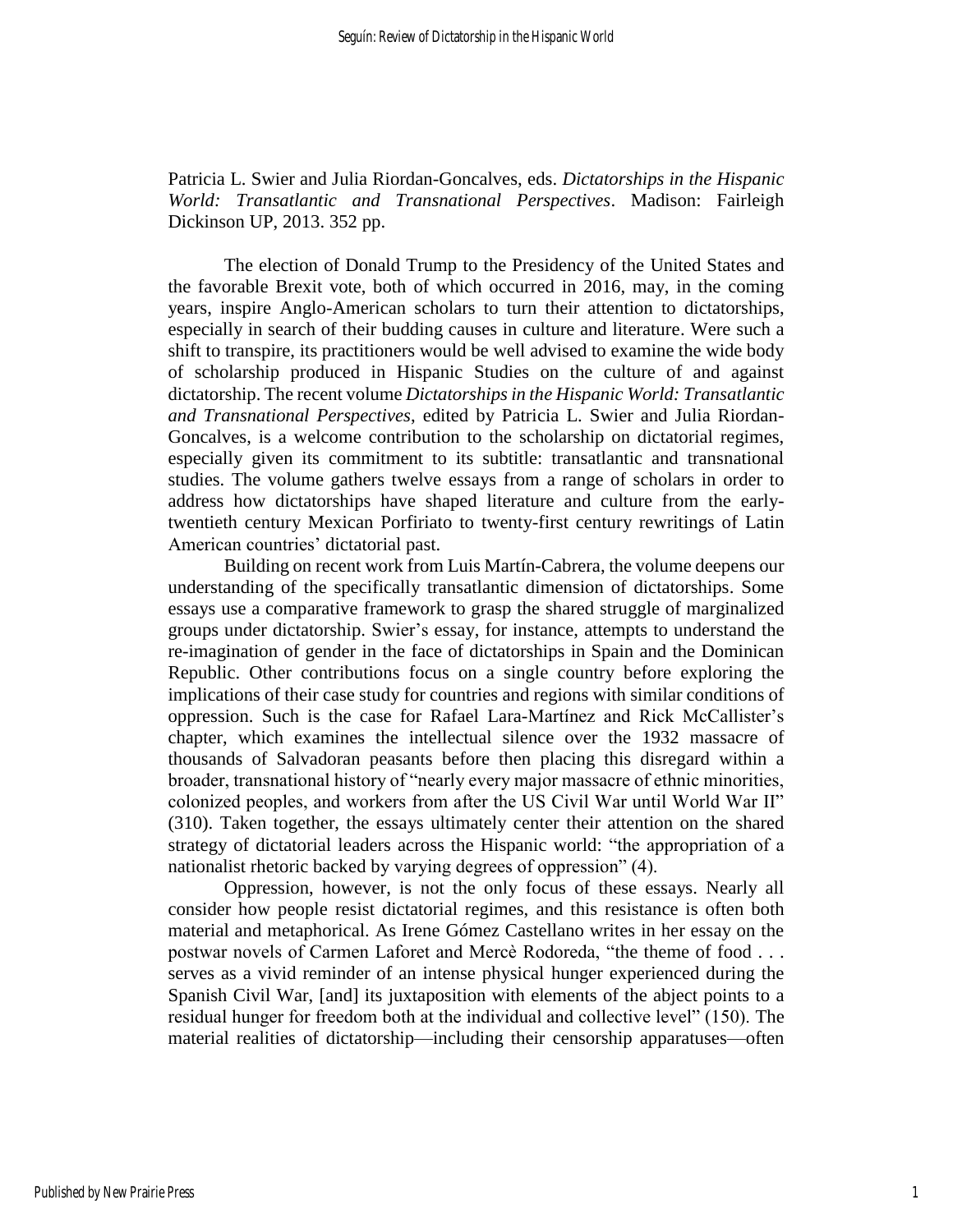compel writers and artists to exercise the limits of symbolism and metaphor. These practitioners of culture often produce critiques that are attentive to both the obvious questions of political representation and the more ambiguous ones of individual conformity.

In fact, this volume suggests that individual conformity under dictatorships in the Hispanic world had a distinctive impact on gender and sexuality. For example, Rafael Ocasio reflects on Fidel Castro's Cuba in his chapter on Reinaldo Arenas, noting that *Before Night Falls* (1992) "stressed the ways in which [some] gay intellectuals managed to work within the system (mainly as informants). Others had collapsed under the pressures of homophobic regulations" (197). Such accounts point to dictatorships' capacity for absorption and their lasting effects, particularly noticeable for Ocasio in "how difficult it was to find Miami Cuban homosexuals willing to [speak] about their lives" (197). Perhaps surprisingly, the diaspora had reproduced the individual conformity that was given shape by the law on the island. Such individual conformity under dictatorship can also involve generations of trauma, as Swier explains in her chapter on Carmen Laforet and Junot Díaz. Díaz's *The Brief Wondrous Life of Oscar Wao* (2007), she writes, "serves as a documented protest of a toxic hegemonic masculinity that is insinuated into his national past and present" (180), while Laforet's *Nada* (1945) provides "matrilineal bonds and homosocial ties between female protagonists as a form of resistance to a stifling form of patriarchy" in postwar Spain (169). Swier demonstrates that patterns of repetition ("hegemonic masculinity"), which dictatorships often employ to control their subjects, can also be used by those same subjects to give rise to resistance ("matrilineal bonds and homosocial ties") (169). Identitarian patterning, the volume contends, can work both ways.

Finally, one of the broader contributions of the volume is to study the role that artistic genres play in providing vehicles for dissent under dictatorial regimes. Some genres are foundational and well known. Carmen Faccini's essay on Rafael Alberti and Mario Benedetti, for example, challenges long-held beliefs about the artistic inferiority of poetry produced in exile. Their poetry is said to be of a lower quality because exiled writers, it was assumed, often enlisted their work in an ideological cause. Faccini shows how these exiled poets experimented with testimony, ultimately renewing poetic voice to include collective political and emotional experiences. Other genres are marginal and understudied. Yolanda Jurado Rojas's essay on puppetry during the Porfiriato, for instance, examines why puppet shows were able to showcase the astounding class discrepancies of the authoritarian regime, while other genres were not. And still other genres have not yet been sufficiently mined for their specific features. In her essay on the portrayal of children in films from El Salvador and Spain, Niahm Thornton pays special attention to close-ups. She focuses part of her analysis, for instance, on the ways in